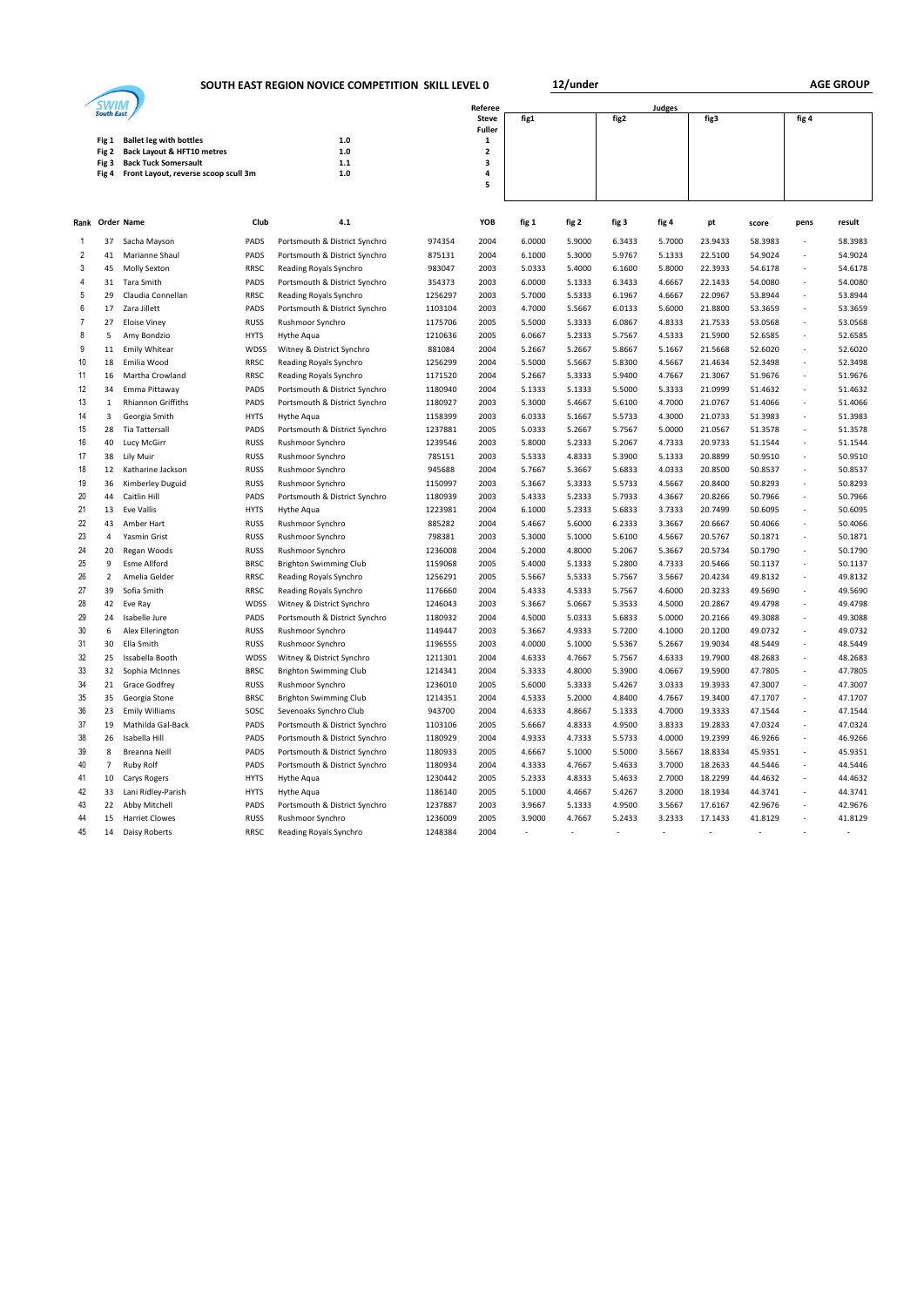|          | Order Ballet leg with bottles | 1.0                           | yob        | j1         | j2         | j3         | j4         | j5         | subtotal              | score            | lo                       | hi             | pens |
|----------|-------------------------------|-------------------------------|------------|------------|------------|------------|------------|------------|-----------------------|------------------|--------------------------|----------------|------|
|          | <b>Rhiannon Griffiths</b>     | Portsmouth & District Synchro | 2003 Fig 1 | 5.1        | 5.6        | 5.1        | 5.2        | 5.8        | 15.9                  | 5.3000           | 5.1                      | 5.8            |      |
| 2        | Amelia Gelder                 | Reading Royals Synchro        | 2005 Fig 1 | 5.6        | 5.1        | 5.4        | 5.7        | 5.9        | 16.7                  | 5.5667           | 5.1                      | 5.9            | ÷,   |
| 3        | Georgia Smith                 | Hythe Aqua                    | 2003 Fig 1 | 6.2        | 6.0        | 5.0        | 5.9        | 6.2        | 18.1                  | 6.0333           | 5.0                      | 6.2            | ٠    |
| 4        | Yasmin Grist                  | Rushmoor Synchro              | 2003 Fig 1 | 5.9        | 5.1        | 5.8        | 5.0        | 4.9        | 15.9                  | 5.3000           | 4.9                      | 5.9            |      |
| 5        | Amy Bondzio                   | Hythe Agua                    | 2005 Fig 1 | 6.1        | 6.1        | 5.8        | 6.0        | 6.2        | 18.2                  | 6.0667           | 5.8                      | 6.2            |      |
| 6        | Alex Ellerington              | Rushmoor Synchro              | 2003 Fig 1 | 5.4        | 5.5        | 5.3        | 5.4        | 5.0        | 16.1                  | 5.3667           | 5.0                      | 5.5            | ÷    |
| 7        | Ruby Rolf                     | Portsmouth & District Synchro | 2004 Fig 1 | 4.4        | 4.1        | 4.5        | 4.7        | 4.1        | 13.0                  | 4.3333           | 4.1                      | 4.7            |      |
| 8        | <b>Breanna Neill</b>          | Portsmouth & District Synchro | 2005 Fig 1 | 4.5        | 5.4        | 4.4        | 4.3        | 5.1        | 14.0                  | 4.6667           | 4.3                      | 5.4            |      |
| 9        | <b>Esme Allford</b>           | <b>Brighton Swimming Club</b> | 2005 Fig 1 | 5.6        | 5.7        | 5.0        | 5.1        | 5.5        | 16.2                  | 5.4000           | 5.0                      | 5.7            |      |
| 10       | Carys Rogers                  | Hythe Aqua                    | 2005 Fig 1 | 5.4        | 5.3        | 5.0        | 5.3        | 5.1        | 15.7                  | 5.2333           | 5.0                      | 5.4            |      |
| 11       | <b>Emily Whitear</b>          | Witney & District Synchro     | 2004 Fig 1 | 5.6        | 5.0        | 5.0        | 5.4        | 5.4        | 15.8                  | 5.2667           | 5.0                      | 5.6            | ä,   |
| 12       | Katharine Jackson             | Rushmoor Synchro              | 2004 Fig 1 | 5.8        | 5.8        | 5.4        | 5.7        | 6.3        | 17.3                  | 5.7667           | 5.4                      | 6.3            |      |
| 13       | Eve Vallis                    | Hythe Aqua                    | 2004 Fig 1 | 5.9        | 5.9        | 5.7        | 6.6        | 6.5        | 18.3                  | 6.1000           | 5.7                      | 6.6            | ä,   |
| 14       | Daisy Roberts                 | Reading Royals Synchro        | 2004 Fig 1 |            |            |            |            |            | $\tilde{\phantom{a}}$ | $\blacksquare$   | $\overline{\phantom{a}}$ | $\blacksquare$ |      |
| 15       | <b>Harriet Clowes</b>         | Rushmoor Synchro              | 2005 Fig 1 | 4.7        | 3.9        | 4.0        | 3.8        | 3.8        | 11.7                  | 3.9000           | 3.8                      | 4.7            |      |
| 16       | Martha Crowland               | Reading Royals Synchro        | 2004 Fig 1 | 5.4        | 5.4        | 5.6        | 5.0        | 5.0        | 15.8                  | 5.2667           | 5.0                      | 5.6            | ÷,   |
| 17       | Zara Jillett                  | Portsmouth & District Synchro | 2003 Fig 1 | 4.5        | 5.1        | 4.1        | 4.5        | 5.1        | 14.1                  | 4.7000           | 4.1                      | 5.1            | ÷    |
| 18       | Emilia Wood                   | Reading Royals Synchro        | 2004 Fig 1 | 5.9        | 5.4        | 5.4        | 5.5        | 5.6        | 16.5                  | 5.5000           | 5.4                      | 5.9            | ÷,   |
| 19       | Mathilda Gal-Back             | Portsmouth & District Synchro | 2005 Fig 1 | 5.6        | 5.3        | 5.7        | 5.7        | 6.1        | 17.0                  | 5.6667           | 5.3                      | 6.1            |      |
| 20       | Regan Woods                   | Rushmoor Synchro              | 2004 Fig 1 | 5.2        | 5.4        | 4.9        | 5.0        | 5.5        | 15.6                  | 5.2000           | 4.9                      | 5.5            | ٠    |
| 21       | Grace Godfrey                 | Rushmoor Synchro              | 2005 Fig 1 | 5.6        | 5.5        | 5.7        | 5.6        | 5.6        | 16.8                  | 5.6000           | 5.5                      | 5.7            | ÷    |
| 22       | Abby Mitchell                 | Portsmouth & District Synchro | 2003 Fig 1 | 4.2        | 4.6        | 3.8        | 3.6        | 3.9        | 11.9                  | 3.9667           | 3.6                      | 4.6            | ä,   |
| 23       | <b>Emily Williams</b>         | Sevenoaks Synchro Club        | 2004 Fig 1 | 4.8        | 4.6        | 5.0        | 4.5        | 4.2        | 13.9                  | 4.6333           | 4.2                      | 5.0            | ÷    |
| 24       | Isabelle Jure                 | Portsmouth & District Synchro | 2004 Fig 1 | 4.7        | 4.5        | 4.4        | 4.2        | 4.6        | 13.5                  | 4.5000           | 4.2                      | 4.7            | ä,   |
| 25       | Issabella Booth               | Witney & District Synchro     | 2004 Fig 1 | 4.4        | 4.5        | 4.6        | 4.8        | 5.0        | 13.9                  | 4.6333           | 4.4                      | 5.0            | ÷    |
| 26       | Isabella Hill                 | Portsmouth & District Synchro | 2004 Fig 1 | 5.0        | 5.0        | 4.9        | 4.8        | 4.9        | 14.8                  | 4.9333           | 4.8                      | 5.0            | ä,   |
| 27       | Eloise Viney                  | Rushmoor Synchro              | 2005 Fig 1 | 5.4        | 5.2        | 5.5        | 5.6        | 6.0        | 16.5                  | 5.5000           | 5.2                      | 6.0            |      |
| 28       | <b>Tia Tattersall</b>         | Portsmouth & District Synchro | 2005 Fig 1 | 5.0        | 5.1        | 5.3        | 5.0        | 4.5        | 15.1                  | 5.0333           | 4.5                      | 5.3            | ÷    |
| 29       | Claudia Connellan             | Reading Royals Synchro        | 2003 Fig 1 | 5.7        | 5.6        | 5.2        | 5.8        | 6.2        | 17.1                  | 5.7000           | 5.2                      | 6.2            |      |
| 30       | Ella Smith                    | Rushmoor Synchro              | 2003 Fig 1 | 3.9        | 4.2        | 3.8        | 3.9        | 4.7        | 12.0                  | 4.0000           | 3.8                      | 4.7            | ä,   |
| 31       | Tara Smith                    | Portsmouth & District Synchro | 2003 Fig 1 | 6.0        | 5.7        | 5.2        | 6.4        | 6.3        | 18.0                  | 6.0000           | 5.2                      | 6.4            | ÷    |
| 32       | Sophia McInnes                | <b>Brighton Swimming Club</b> | 2004 Fig 1 | 5.1        | 5.6        | 5.5        | 4.8        | 5.4        | 16.0                  | 5.3333           | 4.8                      | 5.6            |      |
| 33       | Lani Ridley-Parish            | Hythe Aqua                    | 2005 Fig 1 | 5.0        | 5.3        | 5.2        | 5.0        | 5.1        | 15.3                  | 5.1000           | 5.0                      | 5.3            |      |
| 34       | Emma Pittaway                 | Portsmouth & District Synchro | 2004 Fig 1 | 5.0        | 5.2        | 5.4        | 4.9        | 5.2        | 15.4                  | 5.1333           | 4.9                      | 5.4            |      |
| 35       | Georgia Stone                 | <b>Brighton Swimming Club</b> | 2004 Fig 1 | 4.4        | 4.8        | 3.9        | 4.5        | 4.7        | 13.6                  | 4.5333           | 3.9                      | 4.8            | ä,   |
| 36       | Kimberley Duguid              | Rushmoor Synchro              | 2003 Fig 1 | 5.5        | 5.2        | 5.7        | 5.4        | 5.1        | 16.1                  | 5.3667           | 5.1                      | 5.7            | ٠    |
| 37       | Sacha Mayson                  | Portsmouth & District Synchro | 2004 Fig 1 | 6.5        | 6.1        | 5.7        | 5.7        | 6.2        | 18.0                  | 6.0000           | 5.7                      | 6.5            |      |
| 38       | Lily Muir                     | Rushmoor Synchro              | 2003 Fig 1 | 5.8        | 5.4        | 5.4        | 5.2        | 5.9        | 16.6                  | 5.5333           | 5.2                      | 5.9            |      |
| 39       | Sofia Smith                   | Reading Royals Synchro        | 2004 Fig 1 | 5.6        | 5.3        | 5.8        | 5.3        | 5.4        | 16.3                  | 5.4333           | 5.3                      | 5.8            |      |
| 40       | Lucy McGirr                   | Rushmoor Synchro              | 2003 Fig 1 | 5.4        | 5.8        | 5.8        | 5.8        | 5.9        | 17.4                  | 5.8000           | 5.4                      | 5.9            | ÷,   |
| 41       | Marianne Shaul                | Portsmouth & District Synchro | 2004 Fig 1 | 6.3        | 6.0        | 5.9        | 6.2        | 6.1        | 18.3                  | 6.1000           | 5.9                      | 6.3            | ٠    |
| 42       | Eve Ray                       | Witney & District Synchro     | 2003 Fig 1 | 5.6        | 5.3        | 5.7        | 5.2        | 5.0        | 16.1                  | 5.3667           | 5.0                      | 5.7            | ٠    |
| 43       | Amber Hart                    | Rushmoor Synchro              | 2004 Fig 1 | 5.5<br>5.3 | 5.5        | 5.4        | 5.6<br>5.2 | 5.4        | 16.4                  | 5.4667<br>5.4333 | 5.4<br>5.2               | 5.6<br>5.7     |      |
| 44<br>45 | Caitlin Hill                  | Portsmouth & District Synchro | 2003 Fig 1 | 5.2        | 5.7<br>5.1 | 5.3<br>5.2 | 4.8        | 5.7<br>4.2 | 16.3<br>15.1          | 5.0333           | 4.2                      | 5.2            |      |
|          | <b>Molly Sexton</b>           | Reading Royals Synchro        | 2003 Fig 1 |            |            |            |            |            |                       |                  |                          |                |      |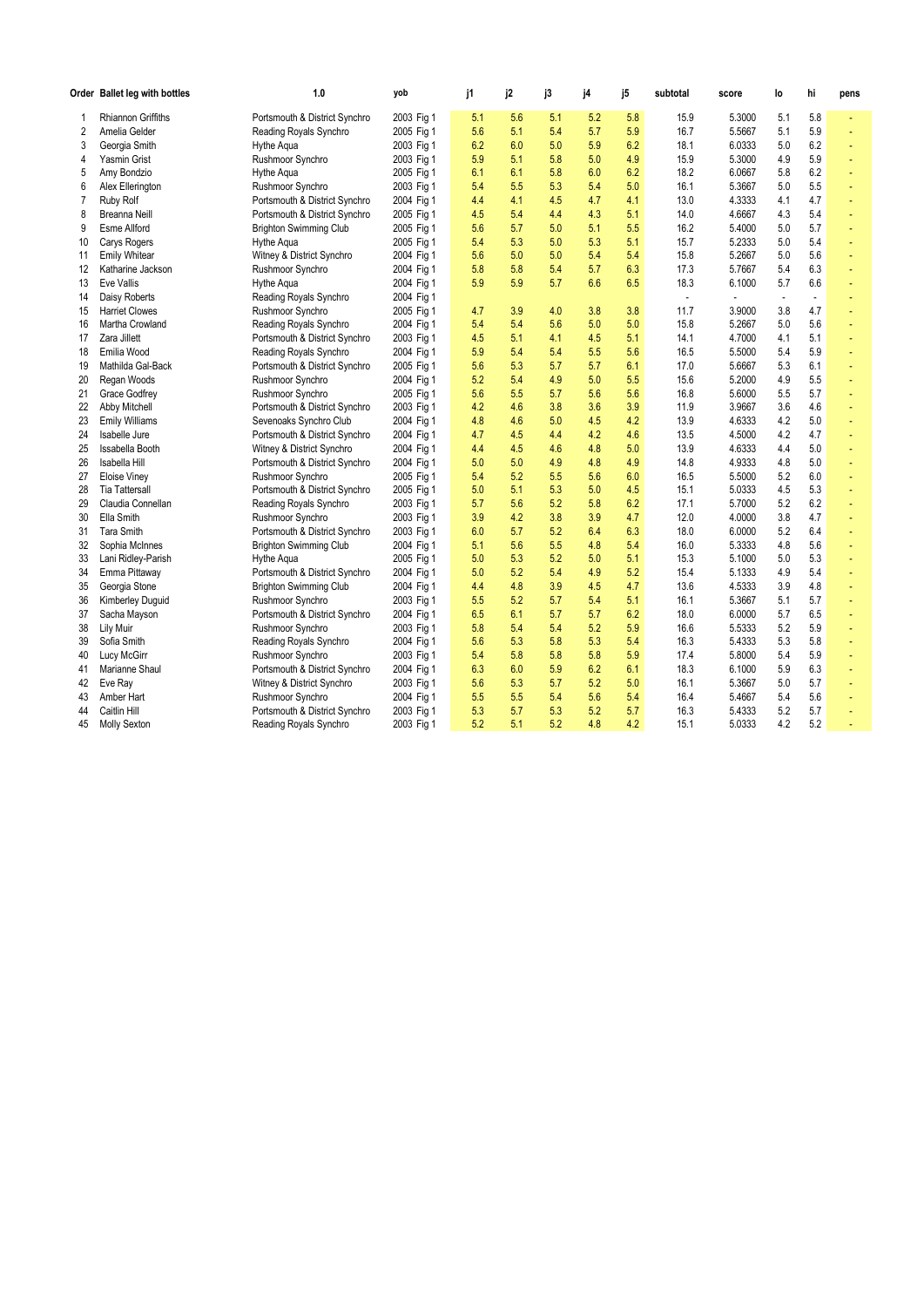|          | Order Back Layout & HFT10 metres         | 1.0                                               | yob                      | j1         | j2         | j3         | j4         | j5         | subtotal     | score            | lo                       | hi         | pens |
|----------|------------------------------------------|---------------------------------------------------|--------------------------|------------|------------|------------|------------|------------|--------------|------------------|--------------------------|------------|------|
| 1        | Rhiannon Griffiths                       | Portsmouth & District Synchro                     | 2003 Fig 2               | 5.2        | 5.6        | 5.6        | 5.9        | 4.9        | 16.4         | 5.4667           | 4.9                      | 5.9        |      |
| 2        | Amelia Gelder                            | Reading Royals Synchro                            | 2005 Fig 2               | 5.4        | 5.7        | 5.6        | 5.3        | 5.6        | 16.6         | 5.5333           | 5.3                      | 5.7        |      |
| 3        | Georgia Smith                            | Hythe Aqua                                        | 2003 Fig 2               | 5.1        | 4.9        | 5.2        | 5.4        | 5.2        | 15.5         | 5.1667           | 4.9                      | 5.4        | ÷    |
| 4        | Yasmin Grist                             | Rushmoor Synchro                                  | 2003 Fig 2               | 5.2        | 4.9        | 5.2        | 5.6        | 4.9        | 15.3         | 5.1000           | 4.9                      | 5.6        |      |
| 5        | Amy Bondzio                              | Hythe Aqua                                        | 2005 Fig 2               | 5.3        | 4.9        | 5.3        | 5.2        | 5.2        | 15.7         | 5.2333           | 4.9                      | 5.3        |      |
| 6        | Alex Ellerington                         | Rushmoor Synchro                                  | 2003 Fig 2               | 5.5        | 4.9        | 4.6        | 4.8        | 5.1        | 14.8         | 4.9333           | 4.6                      | 5.5        |      |
| 7        | Ruby Rolf                                | Portsmouth & District Synchro                     | 2004 Fig 2               | 4.9        | 5.1        | 4.5        | 4.6        | 4.8        | 14.3         | 4.7667           | 4.5                      | 5.1        |      |
| 8        | Breanna Neill                            | Portsmouth & District Synchro                     | 2005 Fig 2               | 5.0        | 5.1        | 5.0        | 5.2        | 5.2        | 15.3         | 5.1000           | 5.0                      | 5.2        | ÷    |
| 9        | <b>Esme Allford</b>                      | Brighton Swimming Club                            | 2005 Fig 2               | 5.1        | 5.0        | 5.2        | 5.1        | 5.4        | 15.4         | 5.1333           | 5.0                      | 5.4        |      |
| 10       | Carys Rogers                             | Hythe Aqua                                        | 2005 Fig 2               | 4.8        | 4.6        | 5.0        | 4.8        | 4.9        | 14.5         | 4.8333           | 4.6                      | 5.0        |      |
| 11       | <b>Emily Whitear</b>                     | Witney & District Synchro                         | 2004 Fig 2               | 5.2        | 5.6        | 5.2        | 5.4        | 5.2        | 15.8         | 5.2667           | 5.2                      | 5.6        |      |
| 12       | Katharine Jackson                        | Rushmoor Synchro                                  | 2004 Fig 2               | 5.4        | 5.5        | 5.5        | 5.2        | 5.2        | 16.1         | 5.3667           | 5.2                      | 5.5        |      |
| 13       | <b>Eve Vallis</b>                        | Hythe Aqua                                        | 2004 Fig 2               | 5.3        | 5.1        | 5.2        | 5.4        | 5.2        | 15.7         | 5.2333           | 5.1                      | 5.4        |      |
| 14       | Daisy Roberts                            | Reading Royals Synchro                            | 2004 Fig 2               |            |            |            |            |            | ÷,           | ÷,               | $\overline{\phantom{a}}$ | ÷,         |      |
| 15       | <b>Harriet Clowes</b>                    | Rushmoor Synchro                                  | 2005 Fig 2               | 4.9        | 4.6        | 4.8        | 4.7        | 4.8        | 14.3         | 4.7667           | 4.6                      | 4.9        |      |
| 16       | Martha Crowland                          | Reading Royals Synchro                            | 2004 Fig 2               | 5.3        | 5.3        | 5.5        | 5.4        | 5.3        | 16.0         | 5.3333           | 5.3                      | 5.5        | ÷,   |
| 17       | Zara Jillett                             | Portsmouth & District Synchro                     | 2003 Fig 2               | 5.5        | 5.6        | 5.7        | 5.6        | 5.5        | 16.7         | 5.5667           | 5.5                      | 5.7        |      |
| 18       | Emilia Wood                              | Reading Royals Synchro                            | 2004 Fig 2               | 5.6        | 5.5        | 5.8        | 5.6        | 5.5        | 16.7         | 5.5667           | 5.5                      | 5.8        | ÷,   |
| 19       | Mathilda Gal-Back                        | Portsmouth & District Synchro                     | 2005 Fig 2               | 4.8        | 4.7        | 5.0        | 4.9        | 4.8        | 14.5         | 4.8333           | 4.7                      | 5.0        |      |
| 20       | Regan Woods                              | Rushmoor Synchro                                  | 2004 Fig 2               | 4.7        | 5.4        | 4.8        | 4.8        | 4.8        | 14.4         | 4.8000           | 4.7                      | 5.4        |      |
| 21       | Grace Godfrey                            | Rushmoor Synchro                                  | 2005 Fig 2               | 5.1        | 5.4        | 5.4        | 5.6        | 5.2        | 16.0         | 5.3333           | 5.1                      | 5.6        | ÷    |
| 22       | Abby Mitchell                            | Portsmouth & District Synchro                     | 2003 Fig 2               | 5.0        | 5.2        | 5.2        | 5.0        | 5.2        | 15.4         | 5.1333           | 5.0                      | 5.2        |      |
| 23       | <b>Emily Williams</b>                    | Sevenoaks Synchro Club                            | 2004 Fig 2               | 5.4        | 5.3        | 4.5        | 4.6        | 4.7        | 14.6         | 4.8667           | 4.5                      | 5.4        |      |
| 24       | Isabelle Jure                            | Portsmouth & District Synchro                     | 2004 Fig 2               | 5.5        | 5.0        | 5.2        | 4.9        | 4.7        | 15.1         | 5.0333           | 4.7                      | 5.5        |      |
| 25       | Issabella Booth                          | Witney & District Synchro                         | 2004 Fig 2               | 4.8        | 4.7        | 4.6        | 4.8        | 4.9        | 14.3         | 4.7667           | 4.6                      | 4.9        |      |
| 26       | Isabella Hill                            | Portsmouth & District Synchro                     | 2004 Fig 2               | 4.6        | 4.7        | 4.7        | 4.9        | 4.8        | 14.2         | 4.7333           | 4.6                      | 4.9        | ÷,   |
| 27       | Eloise Viney                             | Rushmoor Synchro                                  | 2005 Fig 2               | 5.4        | 5.3        | 5.3        | 5.3        | 5.4        | 16.0         | 5.3333           | 5.3                      | 5.4        |      |
| 28       | <b>Tia Tattersall</b>                    | Portsmouth & District Synchro                     | 2005 Fig 2               | 5.2        | 5.2        | 5.3        | 5.5        | 5.3        | 15.8         | 5.2667           | 5.2                      | 5.5        |      |
| 29       | Claudia Connellan                        | Reading Royals Synchro                            | 2003 Fig 2               | 5.6        | 5.4        | 5.6        | 5.5        | 5.5        | 16.6         | 5.5333           | 5.4                      | 5.6        | ÷    |
| 30       | Ella Smith                               | Rushmoor Synchro                                  | 2003 Fig 2               | 5.1        | 5.1        | 5.0        | 5.1        | 5.2        | 15.3         | 5.1000           | 5.0                      | 5.2        |      |
| 31       | <b>Tara Smith</b>                        | Portsmouth & District Synchro                     | 2003 Fig 2               | 5.0        | 5.2        | 5.5        | 5.0<br>4.9 | 5.2        | 15.4         | 5.1333<br>4.8000 | 5.0<br>4.6               | 5.5        | ÷,   |
| 32       | Sophia McInnes                           | <b>Brighton Swimming Club</b>                     | 2004 Fig 2               | 4.6        | 4.7        | 4.8        | 4.4        | 5.2<br>4.6 | 14.4<br>13.4 |                  | 4.2                      | 5.2<br>4.6 |      |
| 33       | Lani Ridley-Parish                       | Hythe Aqua                                        | 2005 Fig 2               | 4.5<br>5.2 | 4.2        | 4.5        | 5.3        |            |              | 4.4667<br>5.1333 |                          |            |      |
| 34<br>35 | Emma Pittaway                            | Portsmouth & District Synchro                     | 2004 Fig 2<br>2004 Fig 2 | 5.5        | 4.5<br>5.0 | 5.3<br>5.1 | 5.0        | 4.9<br>5.5 | 15.4<br>15.6 | 5.2000           | 4.5<br>5.0               | 5.3<br>5.5 | ä,   |
| 36       | Georgia Stone<br><b>Kimberley Duguid</b> | <b>Brighton Swimming Club</b><br>Rushmoor Synchro | 2003 Fig 2               | 5.3        | 5.1        | 5.2        | 5.5        | 5.6        | 16.0         | 5.3333           | 5.1                      | 5.6        |      |
| 37       |                                          | Portsmouth & District Synchro                     | 2004 Fig 2               | 6.0        | 5.3        | 6.0        | 6.1        | 5.7        | 17.7         | 5.9000           | 5.3                      | 6.1        |      |
| 38       | Sacha Mayson<br>Lily Muir                | Rushmoor Synchro                                  | 2003 Fig 2               | 4.6        | 4.5        | 5.0        | 5.3        | 4.9        | 14.5         | 4.8333           | 4.5                      | 5.3        |      |
| 39       | Sofia Smith                              | Reading Royals Synchro                            | 2004 Fig 2               | 4.7        | 4.4        | 5.2        | 4.2        | 4.5        | 13.6         | 4.5333           | 4.2                      | 5.2        | ÷,   |
| 40       | Lucy McGirr                              | Rushmoor Synchro                                  | 2003 Fig 2               | 5.0        | 5.3        | 5.4        | 4.9        | 5.5        | 15.7         | 5.2333           | 4.9                      | 5.5        |      |
| 41       | Marianne Shaul                           | Portsmouth & District Synchro                     | 2004 Fig 2               | 5.4        | 5.3        | 5.3        | 5.3        | 5.0        | 15.9         | 5.3000           | 5.0                      | 5.4        |      |
| 42       | Eve Ray                                  | Witney & District Synchro                         | 2003 Fig 2               | 5.3        | 4.4        | 4.9        | 5.0        | 5.5        | 15.2         | 5.0667           | 4.4                      | 5.5        |      |
| 43       | Amber Hart                               | Rushmoor Synchro                                  | 2004 Fig 2               | 5.5        | 5.5        | 5.6        | 5.7        | 5.9        | 16.8         | 5.6000           | 5.5                      | 5.9        |      |
| 44       | Caitlin Hill                             | Portsmouth & District Synchro                     | 2003 Fig 2               | 4.8        | 5.0        | 5.7        | 5.5        | 5.2        | 15.7         | 5.2333           | 4.8                      | 5.7        |      |
| 45       | <b>Molly Sexton</b>                      | Reading Royals Synchro                            | 2003 Fig 2               | 5.2        | 5.3        | 5.4        | 5.6        | 5.5        | 16.2         | 5.4000           | 5.2                      | 5.6        |      |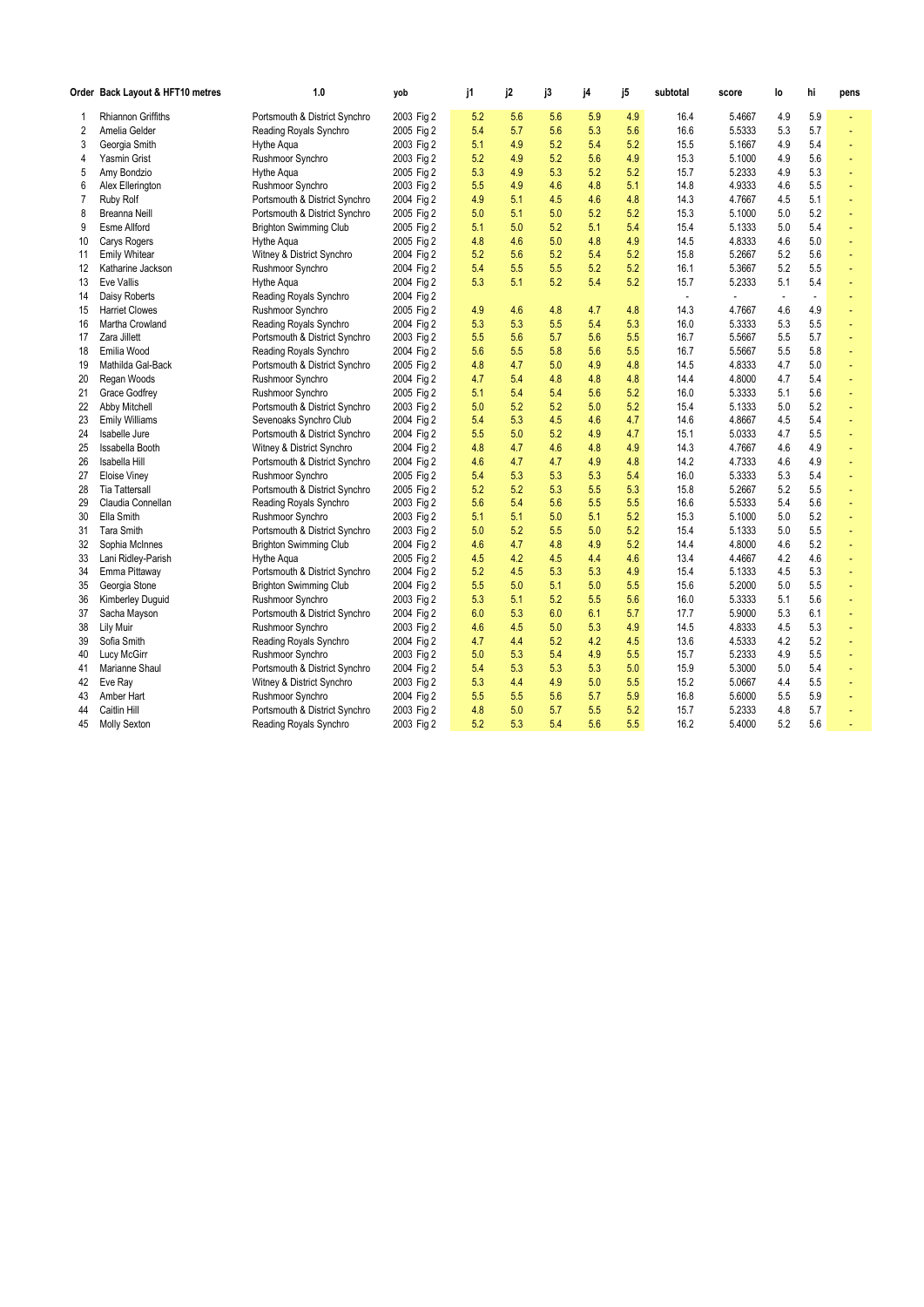|    | Order Back Tuck Somersault | 1.1                           | yob        | j1  | j2  | j3  | j4  | j5  | subtotal | score  | lo           | hi             | pens |
|----|----------------------------|-------------------------------|------------|-----|-----|-----|-----|-----|----------|--------|--------------|----------------|------|
| 1  | Rhiannon Griffiths         | Portsmouth & District Synchro | 2003 Fig 3 | 5.2 | 5.6 | 5.0 | 5.0 | 5.1 | 15.3     | 5.6100 | 5.0          | 5.6            | ä,   |
| 2  | Amelia Gelder              | Reading Royals Synchro        | 2005 Fig 3 | 5.3 | 5.3 | 5.2 | 5.2 | 5.0 | 15.7     | 5.7567 | 5.0          | 5.3            | ä,   |
| 3  | Georgia Smith              | Hythe Aqua                    | 2003 Fig 3 | 5.1 | 5.2 | 5.1 | 4.9 | 5.0 | 15.2     | 5.5733 | 4.9          | 5.2            | ÷    |
| 4  | Yasmin Grist               | Rushmoor Synchro              | 2003 Fig 3 | 5.3 | 5.0 | 5.0 | 4.9 | 5.3 | 15.3     | 5.6100 | 4.9          | 5.3            |      |
| 5  | Amy Bondzio                | Hythe Aqua                    | 2005 Fig 3 | 5.1 | 5.1 | 5.3 | 5.3 | 5.3 | 15.7     | 5.7567 | 5.1          | 5.3            |      |
| 6  | Alex Ellerington           | Rushmoor Synchro              | 2003 Fig 3 | 5.3 | 5.3 | 5.1 | 5.1 | 5.2 | 15.6     | 5.7200 | 5.1          | 5.3            | ä,   |
| 7  | <b>Ruby Rolf</b>           | Portsmouth & District Synchro | 2004 Fig 3 | 5.0 | 5.0 | 5.0 | 4.8 | 4.9 | 14.9     | 5.4633 | 4.8          | 5.0            | ä,   |
| 8  | Breanna Neill              | Portsmouth & District Synchro | 2005 Fig 3 | 5.0 | 5.0 | 5.0 | 5.0 | 5.0 | 15.0     | 5.5000 | 5.0          | 5.0            | ä,   |
| 9  | <b>Esme Allford</b>        | <b>Brighton Swimming Club</b> | 2005 Fig 3 | 4.9 | 5.1 | 4.2 | 4.8 | 4.7 | 14.4     | 5.2800 | 4.2          | 5.1            |      |
| 10 | Carys Rogers               | Hythe Aqua                    | 2005 Fig 3 | 5.0 | 5.0 | 4.9 | 5.2 | 4.8 | 14.9     | 5.4633 | 4.8          | 5.2            |      |
| 11 | <b>Emily Whitear</b>       | Witney & District Synchro     | 2004 Fig 3 | 5.5 | 5.2 | 5.2 | 5.3 | 5.6 | 16.0     | 5.8667 | 5.2          | 5.6            | ÷    |
| 12 | Katharine Jackson          | Rushmoor Synchro              | 2004 Fig 3 | 5.2 | 5.2 | 5.1 | 5.4 | 5.1 | 15.5     | 5.6833 | 5.1          | 5.4            | ä,   |
| 13 | Eve Vallis                 | Hythe Aqua                    | 2004 Fig 3 | 5.2 | 5.0 | 5.2 | 5.2 | 5.1 | 15.5     | 5.6833 | 5.0          | 5.2            | ä,   |
| 14 | Daisy Roberts              | Reading Royals Synchro        | 2004 Fig 3 |     |     |     |     |     | $\sim$   | ÷,     | $\mathbf{r}$ | $\blacksquare$ |      |
| 15 | <b>Harriet Clowes</b>      | Rushmoor Synchro              | 2005 Fig 3 | 4.7 | 4.9 | 4.5 | 4.7 | 5.0 | 14.3     | 5.2433 | 4.5          | 5.0            | ä,   |
| 16 | Martha Crowland            | Reading Royals Synchro        | 2004 Fig 3 | 5.4 | 5.5 | 5.1 | 5.3 | 5.5 | 16.2     | 5.9400 | 5.1          | 5.5            | ä,   |
| 17 | Zara Jillett               | Portsmouth & District Synchro | 2003 Fig 3 | 5.4 | 5.5 | 5.8 | 5.5 | 5.1 | 16.4     | 6.0133 | 5.1          | 5.8            | ä,   |
| 18 | Emilia Wood                | Reading Royals Synchro        | 2004 Fig 3 | 5.2 | 5.4 | 5.2 | 5.3 | 5.6 | 15.9     | 5.8300 | 5.2          | 5.6            | ä,   |
| 19 | Mathilda Gal-Back          | Portsmouth & District Synchro | 2005 Fig 3 | 4.7 | 5.0 | 4.0 | 4.6 | 4.2 | 13.5     | 4.9500 | 4.0          | 5.0            |      |
| 20 | Regan Woods                | Rushmoor Synchro              | 2004 Fig 3 | 4.5 | 4.9 | 4.7 | 4.6 | 5.2 | 14.2     | 5.2067 | 4.5          | 5.2            |      |
| 21 | <b>Grace Godfrey</b>       | Rushmoor Synchro              | 2005 Fig 3 | 4.8 | 4.9 | 5.0 | 4.9 | 5.4 | 14.8     | 5.4267 | 4.8          | 5.4            |      |
| 22 | Abby Mitchell              | Portsmouth & District Synchro | 2003 Fig 3 | 4.3 | 4.5 | 5.0 | 4.5 | 4.5 | 13.5     | 4.9500 | 4.3          | 5.0            |      |
| 23 | <b>Emily Williams</b>      | Sevenoaks Synchro Club        | 2004 Fig 3 | 4.8 | 4.9 | 4.6 | 4.4 | 4.6 | 14.0     | 5.1333 | 4.4          | 4.9            | ä,   |
| 24 | Isabelle Jure              | Portsmouth & District Synchro | 2004 Fig 3 | 5.2 | 5.2 | 5.3 | 4.8 | 5.1 | 15.5     | 5.6833 | 4.8          | 5.3            |      |
| 25 | Issabella Booth            | Witney & District Synchro     | 2004 Fig 3 | 5.4 | 5.1 | 5.1 | 5.2 | 5.5 | 15.7     | 5.7567 | 5.1          | 5.5            |      |
| 26 | Isabella Hill              | Portsmouth & District Synchro | 2004 Fig 3 | 5.2 | 5.3 | 5.1 | 4.6 | 4.9 | 15.2     | 5.5733 | 4.6          | 5.3            | ÷    |
| 27 | <b>Eloise Viney</b>        | Rushmoor Synchro              | 2005 Fig 3 | 5.5 | 5.5 | 5.6 | 5.4 | 5.8 | 16.6     | 6.0867 | 5.4          | 5.8            |      |
| 28 | <b>Tia Tattersall</b>      | Portsmouth & District Synchro | 2005 Fig 3 | 5.2 | 5.4 | 5.2 | 5.0 | 5.3 | 15.7     | 5.7567 | 5.0          | 5.4            | ä,   |
| 29 | Claudia Connellan          | Reading Royals Synchro        | 2003 Fig 3 | 5.7 | 5.6 | 5.6 | 5.5 | 5.9 | 16.9     | 6.1967 | 5.5          | 5.9            |      |
| 30 | Ella Smith                 | Rushmoor Synchro              | 2003 Fig 3 | 5.2 | 5.1 | 5.0 | 4.8 | 5.0 | 15.1     | 5.5367 | 4.8          | 5.2            |      |
| 31 | <b>Tara Smith</b>          | Portsmouth & District Synchro | 2003 Fig 3 | 5.8 | 5.9 | 5.6 | 5.5 | 5.9 | 17.3     | 6.3433 | 5.5          | 5.9            | ä,   |
| 32 | Sophia McInnes             | <b>Brighton Swimming Club</b> | 2004 Fig 3 | 5.0 | 5.1 | 4.7 | 4.7 | 5.0 | 14.7     | 5.3900 | 4.7          | 5.1            |      |
| 33 | Lani Ridley-Parish         | Hythe Aqua                    | 2005 Fig 3 | 5.0 | 5.0 | 5.0 | 4.7 | 4.8 | 14.8     | 5.4267 | 4.7          | 5.0            | ä,   |
| 34 | Emma Pittaway              | Portsmouth & District Synchro | 2004 Fig 3 | 5.1 | 5.2 | 4.9 | 5.0 | 4.9 | 15.0     | 5.5000 | 4.9          | 5.2            | ä,   |
| 35 | Georgia Stone              | <b>Brighton Swimming Club</b> | 2004 Fig 3 | 4.5 | 4.2 | 4.3 | 4.5 | 4.4 | 13.2     | 4.8400 | 4.2          | 4.5            |      |
| 36 | <b>Kimberley Duguid</b>    | Rushmoor Synchro              | 2003 Fig 3 | 5.1 | 5.0 | 4.9 | 5.2 | 5.1 | 15.2     | 5.5733 | 4.9          | 5.2            | ä,   |
| 37 | Sacha Mayson               | Portsmouth & District Synchro | 2004 Fig 3 | 6.0 | 6.0 | 5.4 | 5.3 | 5.9 | 17.3     | 6.3433 | 5.3          | 6.0            |      |
| 38 | Lily Muir                  | Rushmoor Synchro              | 2003 Fig 3 | 4.8 | 4.9 | 5.0 | 4.8 | 5.1 | 14.7     | 5.3900 | 4.8          | 5.1            | ä,   |
| 39 | Sofia Smith                | Reading Royals Synchro        | 2004 Fig 3 | 5.4 | 5.1 | 5.6 | 5.2 | 4.9 | 15.7     | 5.7567 | 4.9          | 5.6            | ä,   |
| 40 | Lucy McGirr                | Rushmoor Synchro              | 2003 Fig 3 | 4.8 | 4.8 | 4.3 | 4.6 | 4.8 | 14.2     | 5.2067 | 4.3          | 4.8            |      |
| 41 | Marianne Shaul             | Portsmouth & District Synchro | 2004 Fig 3 | 5.7 | 5.6 | 4.9 | 5.3 | 5.4 | 16.3     | 5.9767 | 4.9          | 5.7            | ä,   |
| 42 | Eve Ray                    | Witney & District Synchro     | 2003 Fig 3 | 5.0 | 4.9 | 5.0 | 4.7 | 4.7 | 14.6     | 5.3533 | 4.7          | 5.0            |      |
| 43 | Amber Hart                 | Rushmoor Synchro              | 2004 Fig 3 | 5.6 | 5.7 | 5.1 | 5.7 | 5.7 | 17.0     | 6.2333 | 5.1          | 5.7            |      |
| 44 | Caitlin Hill               | Portsmouth & District Synchro | 2003 Fig 3 | 5.4 | 5.5 | 5.0 | 5.1 | 5.3 | 15.8     | 5.7933 | 5.0          | 5.5            |      |
| 45 | <b>Molly Sexton</b>        | Reading Royals Synchro        | 2003 Fig 3 | 5.5 | 5.6 | 5.4 | 5.7 | 5.8 | 16.8     | 6.1600 | 5.4          | 5.8            |      |